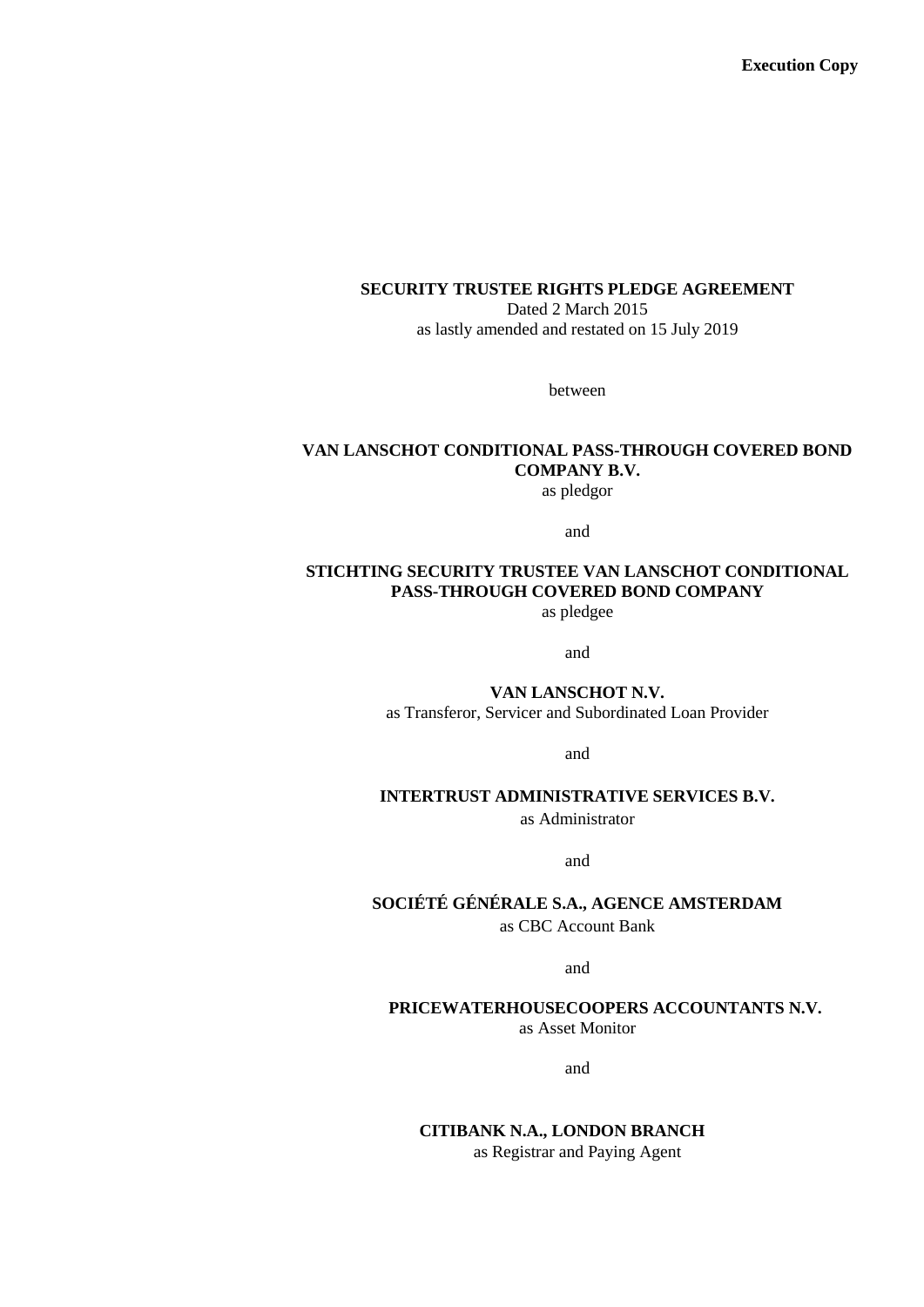# **TABLE OF CONTENTS**

#### **Clause** Page

| $\mathbf{1}$ |                                                                         |  |
|--------------|-------------------------------------------------------------------------|--|
| 2            |                                                                         |  |
| 3            |                                                                         |  |
| 4            | Representations and warranties relating to the Security Trustee Pledged |  |
| 5            | Representations and warranties and undertakings relating to the CBC7    |  |
| 6            |                                                                         |  |
| 7            |                                                                         |  |
| 8            |                                                                         |  |
| 9            |                                                                         |  |
| 10           |                                                                         |  |
| 11           |                                                                         |  |
| 12           |                                                                         |  |
| 13           |                                                                         |  |
| 14           |                                                                         |  |
|              |                                                                         |  |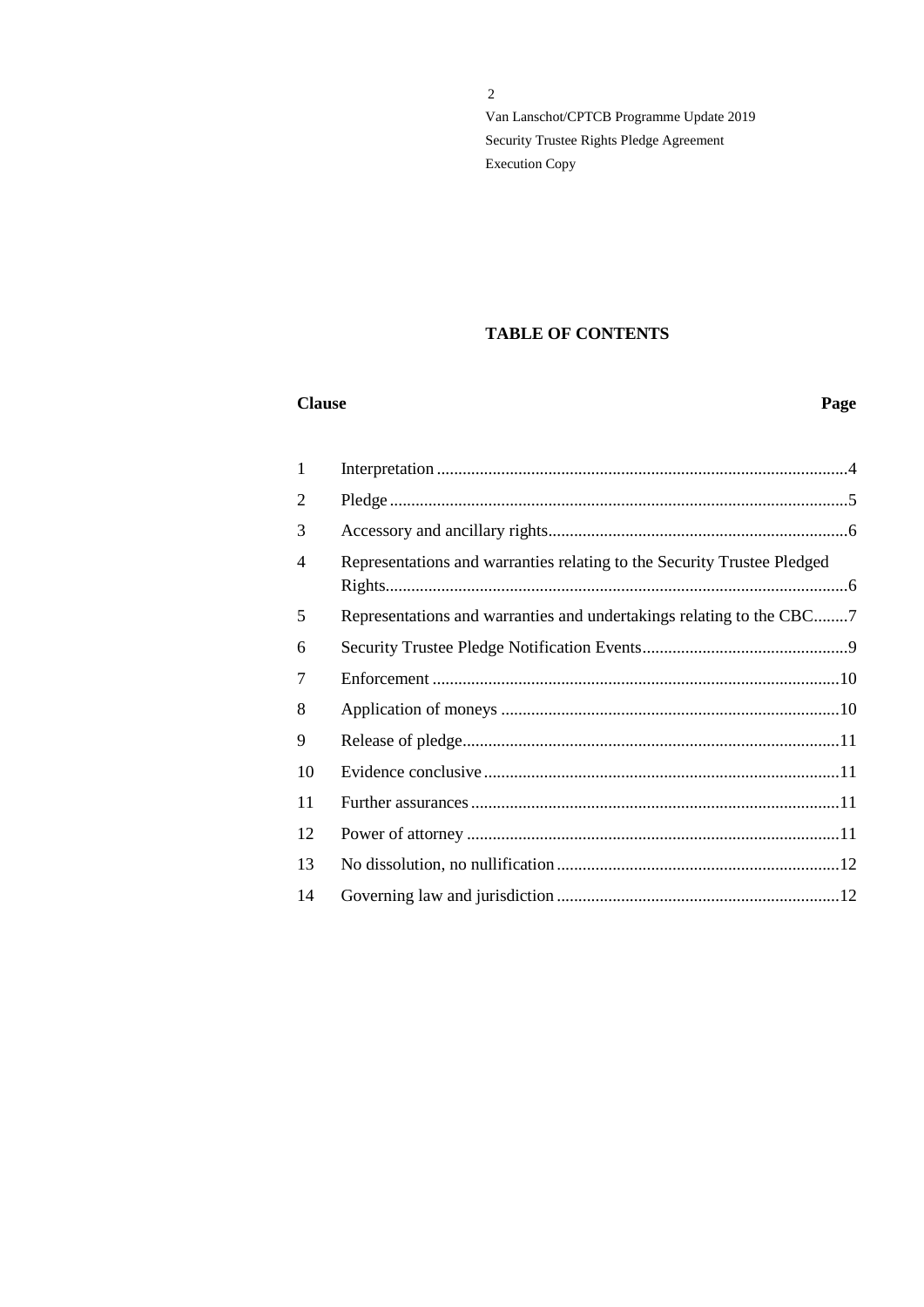**THIS SECURITY TRUSTEE RIGHTS PLEDGE AGREEMENT** is dated 2 March 2015 as amended and restated on 15 July 2019 and made between:

- 1. **VAN LANSCHOT CONDITIONAL PASS-THROUGH COVERED BOND COMPANY B.V.**, a private company with limited liability (*besloten vennootschap met beperkte aansprakelijkheid*) organised under the laws of the Netherlands, and established in Amsterdam, the Netherlands;
- 2. **STICHTING SECURITY TRUSTEE VAN LANSCHOT CONDITIONAL PASS-THROUGH COVERED BOND COMPANY**, a foundation (*stichting*) organised under the laws of the Netherlands, and established in Amsterdam, the Netherlands;
- 3. **VAN LANSCHOT N.V.**, a public limited liability company (*naamloze vennootschap*) organised under the laws of the Netherlands, and established in 's-Hertogenbosch, the Netherlands;
- 4. **INTERTRUST ADMINISTRATIVE SERVICES B.V.**, a private company with limited liability (*besloten vennootschap met beperkte aansprakelijkheid*) organised under the laws of the Netherlands and established in Amsterdam, the Netherlands;
- 5. **SOCIÉTÉ GÉNÉRALE S.A., AGENCE AMSTERDAM**, a company incorporated under the laws of France;
- 6. **PRICEWATERHOUSECOOPERS ACCOUNTANTS N.V.**, a public limited liability company (*naamloze vennootschap*) organised under the laws of the Netherlands, and established in Amsterdam, the Netherlands; and
- 7. **CITIBANK, N.A., LONDON BRANCH**, a New York banking corporation acting out of its London Branch whose address is at Citigroup Centre, Canada Square, Canary Wharf, London E14 5LB, United Kingdom..

# **WHEREAS:**

(A) The Issuer has set up the Programme on 2 March 2015.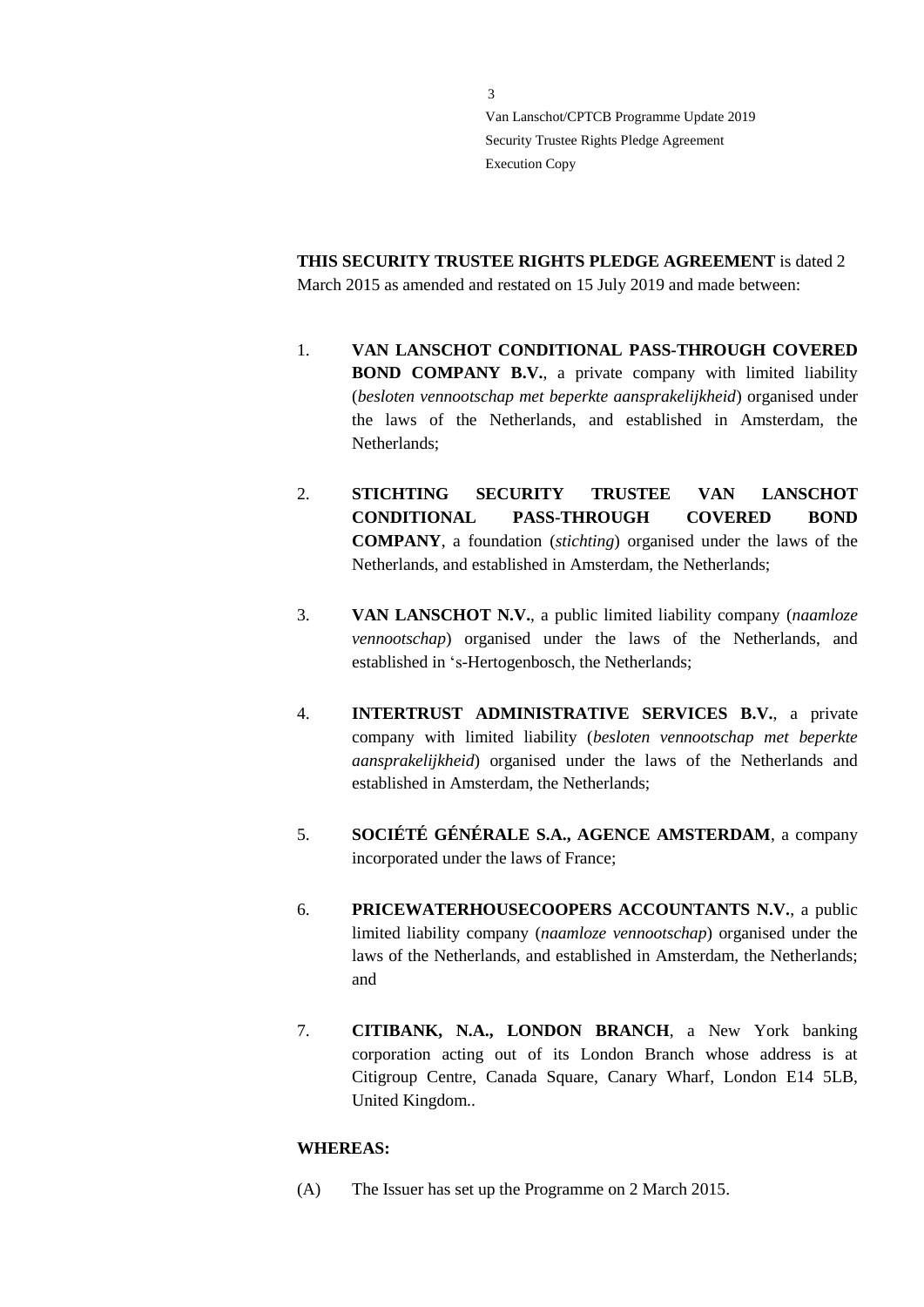(B) Pursuant to the Guarantee Support Agreement, the Transferor or Transferors will transfer to the CBC the Eligible Assets.

4

- (C) Pursuant to the Trust Deed, the CBC has issued the Guarantee and entered into agreements with the Secured Parties, other than the Covered Bondholders.
- (D) Pursuant to the Parallel Debt Agreement, the CBC has irrevocably and unconditionally undertaken to pay to the Security Trustee the Parallel Debt.
- (E) It is a condition precedent to the closing of the transaction envisaged in the Transaction Documents that the Pledge Agreements will be entered into in substantially the Agreed Form, which includes a pledge of the Security Trustee Pledged Rights granted by the CBC as security for the Security Trustee Secured Liabilities.
- (F) The CBC has agreed to grant such security to the Security Trustee as set forth herein and the Security Trustee has agreed to accept such security.

#### **IT IS AGREED** as follows:

#### <span id="page-3-0"></span>**1 INTERPRETATION**

- 1.1 In this Agreement (including its recitals), except so far as the context otherwise requires, words, expressions and capitalised terms used herein and not otherwise defined or construed herein shall have the same meanings defined or construed in the master definitions agreement dated 2 March 2015 and signed by, amongst others, the parties to this Agreement, as the same may be amended, restated, supplemented or otherwise modified from time to time (the "**Master Definitions Agreement**). The rules of usage and interpretation as set forth in the Master Definitions Agreement and all other agreements and understandings between the parties hereto contained therein shall apply to this Agreement, unless otherwise provided herein.
- 1.2 The expression "**Agreement**" shall herein mean this Security Trustee Rights Pledge Agreement.
- 1.3 This Agreement expresses and describes Dutch legal concepts in English and not in their original Dutch terms. Consequently, this Agreement is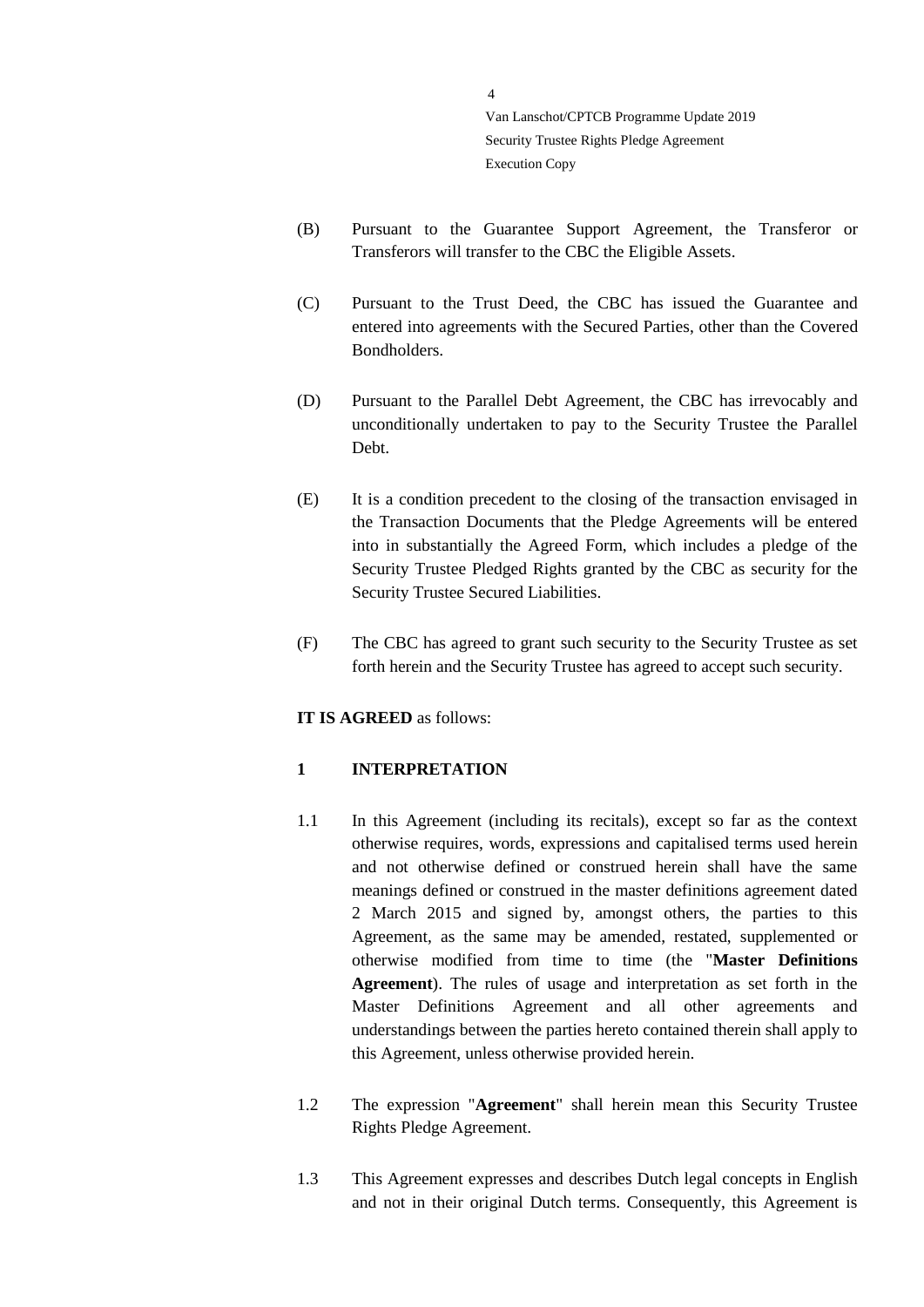concluded on the express condition that all words, terms and expressions used herein shall be construed and interpreted in accordance with the laws of the Netherlands.

#### <span id="page-4-0"></span>**2 PLEDGE**

- 2.1 As security for the due and punctual payment of all Security Trustee Secured Liabilities, the CBC hereby agrees to pledge and hereby pledges or, as the case may be, pledges in advance (*bij voorbaat*) the Security Trustee Pledged Rights to the Security Trustee, which pledge the Security Trustee hereby agrees to accept and hereby accepts.
- 2.2 The creation of the right of pledge on the Security Trustee Pledged Rights other than the Swap Rights, shall be effected by notification to the debtors of the Security Trustee Pledged Rights and is hereby notified to those debtors which are a party to this Agreement. By signing this Agreement each of the CBC and the debtors of the Security Trustee Pledged Rights which are a party to this Agreement confirms that notification of this Agreement and the pledge of the relevant Security Trustee Pledged Rights has been made in accordance with Article 3:236(2) of the Dutch Civil Code. To the extent required to execute and deliver a valid right of pledge on the relevant Security Trustee Pledged Rights, (i) the rights of pledge thereon will be established each time the relevant Security Trustee Pledged Rights come into existence and (ii) each crediting of a CBC Transaction Account other than the Swap Collateral Account (and any replacement account thereof) shall be deemed to constitute a pledge of the credit balance at such time, as well as a notification to the CBC Account Bank in accordance with Article 3:236(2) of the Dutch Civil Code.
- 2.3 If a new CBC account other than a swap collateral account is opened by the CBC Account Bank on the instruction of the CBC, the CBC shall pledge the relevant CBC Account Rights (including any rights in respect of the relevant CBC account) in respect of the CBC Account Bank to the Security Trustee, which pledge shall be accepted by the Security Trustee by entering into a Supplemental Deed of Pledge substantially in the form of the **Schedule** attached hereto.
- 2.4 If a New Transferor has acceded to the Programme pursuant to Clause 14 of the Programme Agreement, the CBC shall pledge the relevant new GSA Rights in respect of such Transferor to the Security Trustee, which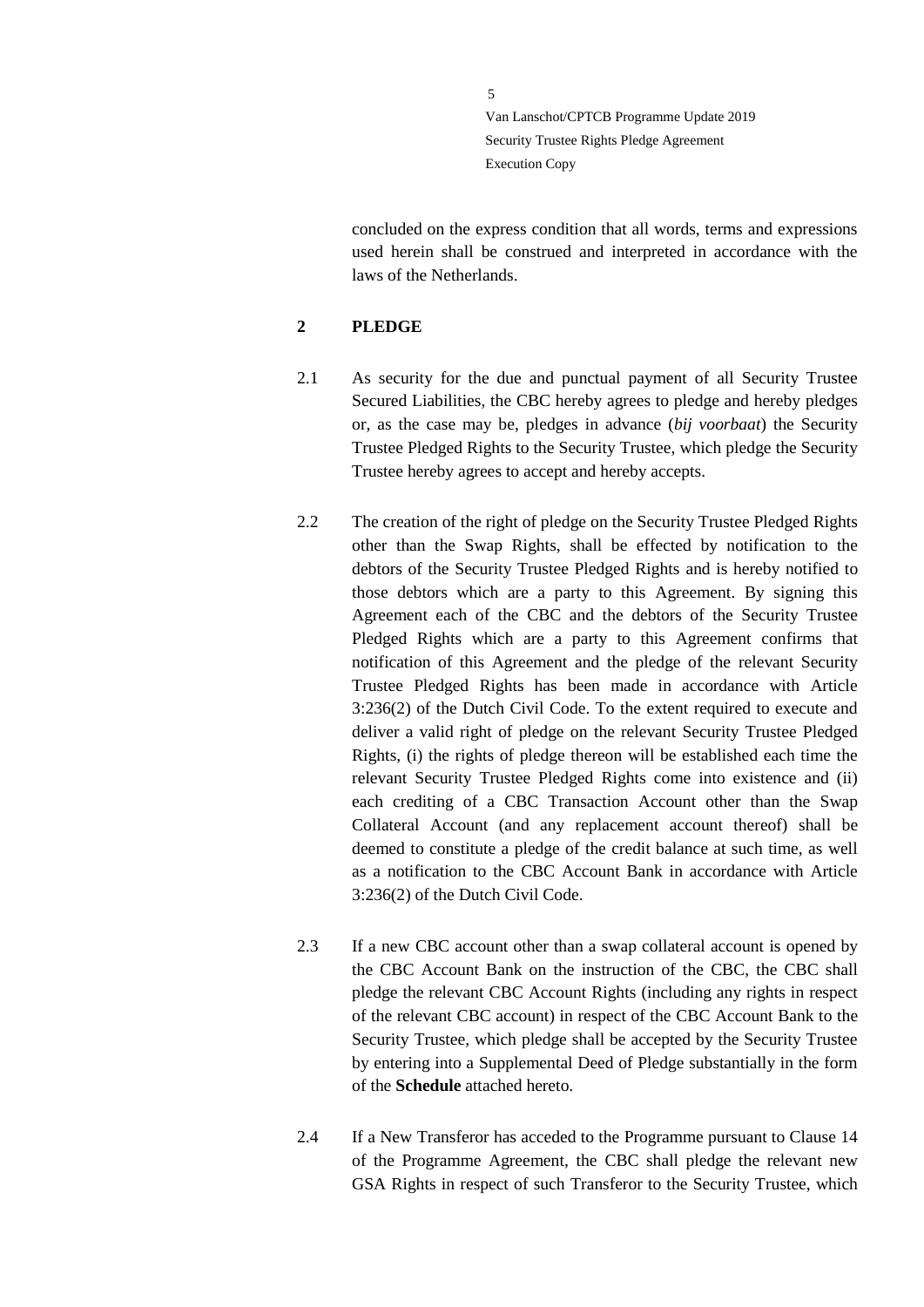pledge shall be accepted by the Security Trustee by entering into a Supplemental Deed of Pledge substantially in the form of the **Schedule**  attached hereto.

- 2.5 If after the date hereof a Swap Agreement is entered into by the CBC, the CBC shall pledge the Swap Rights in respect of the associated Swap Counterparty to the Security Trustee, which pledge shall be accepted by the Security Trustee by entering into a Supplemental Deed of Pledge substantially in the form of the **Schedule** attached hereto.
- 2.6 To the extent no valid right of pledge is created hereunder in respect of the Security Trustee Pledged Rights, the CBC hereby unconditionally undertakes to pledge the Security Trustee Pledged Rights promptly when they become available for pledging, by way of supplemental deeds or other instruments in writing on the same or similar terms to this Agreement, including Clauses 4 and 5, which undertaking the Security Trustee hereby accepts.

### <span id="page-5-0"></span>**3 ACCESSORY AND ANCILLARY RIGHTS**

The Security Trustee Pledged Rights are pledged to the Security Trustee including, without limitation, all accessory rights (*afhankelijke rechten*) and all ancillary rights (*nevenrechten*).

# <span id="page-5-1"></span>**4 REPRESENTATIONS AND WARRANTIES RELATING TO THE SECURITY TRUSTEE PLEDGED RIGHTS**

The CBC represents and warrants to the Security Trustee that at the date of this Agreement:

- (a) it has full right and title to each of the Security Trustee Pledged Rights;
- (b) it has the power (*beschikkingsbevoegdheid*) to pledge each of the Security Trustee Pledged Rights;
- (c) there are no attachments (*beslagen*) or limited property rights (*beperkte rechten*) in favour of any third parties on or against any of the Security Trustee Pledged Rights;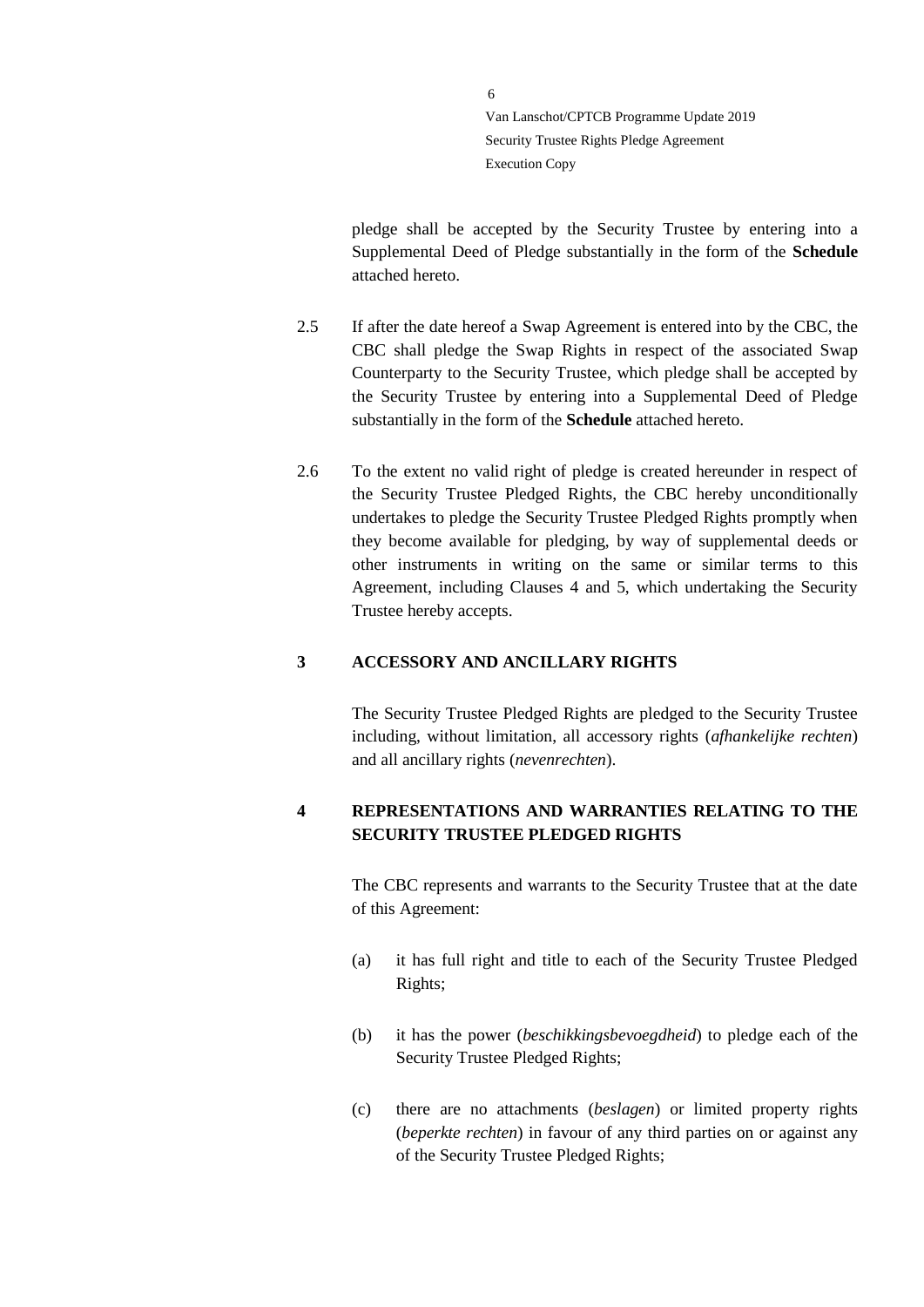- (d) no restrictions on the pledge of any of the Security Trustee Pledged Rights are in effect and they are capable of being pledged in the manner set out herein;
- (e) it has not previously and/or in advance transferred or created or promised to transfer or create, limited property rights on or against any of the Security Trustee Pledged Rights, or any part thereof, to or in favour of third parties, except as provided in any of the other Transaction Documents; and
- (f) each of the Security Trustee Pledged Rights constitutes valid, binding and enforceable obligations of the counterparty to the relevant Transaction Document or, the bank where the relevant accounts are held, as the case may be.

# <span id="page-6-0"></span>**5 REPRESENTATIONS AND WARRANTIES AND UNDERTAKINGS RELATING TO THE CBC**

- 5.1 The CBC acknowledges that the Security Trustee enters into this Agreement in full reliance on the following statements and represents and warrants to the Security Trustee that at the date of this Agreement:
	- (a) it is a private company with limited liability (*besloten vennootschap met beperkte aansprakelijkheid*) duly incorporated and validly existing under the laws of the Netherlands and has the corporate power to enter into this Agreement;
	- (b) all corporate or other action required to be taken in order (i) to enable it lawfully to enter into, exercise its rights and perform and comply with its obligations under this Agreement and the other Transaction Documents to which it is a party, (ii) to ensure that those obligations and the security created hereby are valid, legally binding and enforceable, and (iii) to make this Agreement and the other Transaction Documents to which it is a party admissible in evidence in the courts of the Netherlands, has been taken;
	- (c) the obligations expressed to be assumed by the CBC in this Agreement and under any of the other Transaction Documents to which it is a party and the security created hereby constitute legal and valid obligations and security, binding on it and enforceable in accordance with the terms thereof;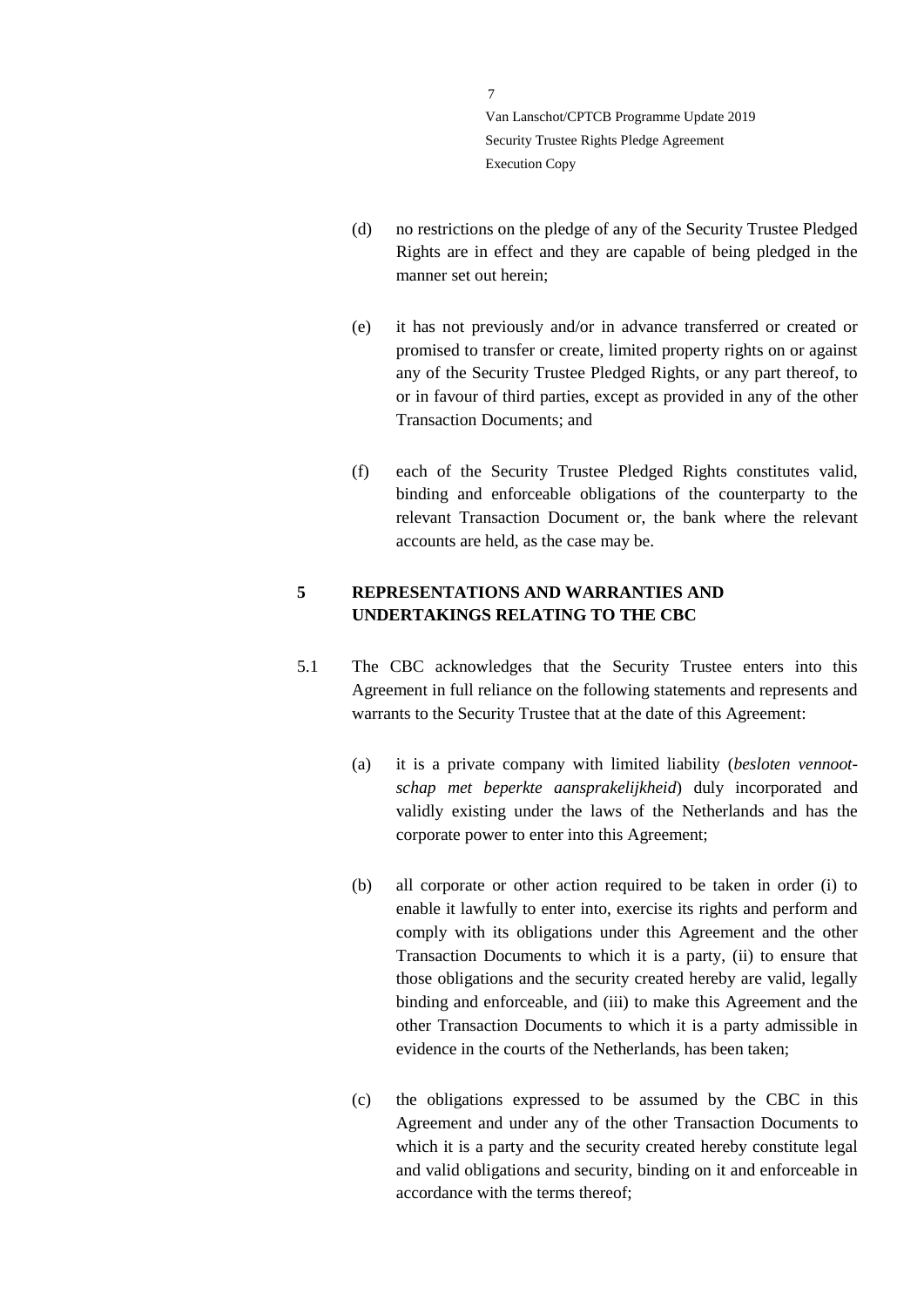- (d) the execution of this Agreement, the other Transaction Documents to which it is a party and any other document executed or to be executed hereunder by the CBC and the performance of any obligations hereunder and thereunder and the compliance with the provisions hereof and thereof and of the Guarantee do not and will not (i) contravene any applicable law or other regulation or any judgment or authorisations, approvals, licences or consents to which the CBC is subject or the CBC's constitutive documents, or (ii) conflict with, or result in any breach of any of the terms of, or constitute a default under, any agreement or other instrument to which the CBC is a party or is subject or by which it or any of its assets is bound;
- (e) it is not in breach of or in default under any agreement, including the Transaction Documents, to an extent or in a manner which has or which could have a Material Adverse Effect (i) on it, (ii) on its ability to perform its obligations under this Agreement or any of the other Transaction Documents to which it is a party, or (iii) on the security created hereby;
- (f) no Security Trustee Pledge Notification Event has occurred or will occur as a result of the signing of this Agreement and any of the other Transaction Documents to which it is a party;
- (g) since its incorporation there has been no Material Adverse Effect in respect of the business or financial condition of the CBC;
- (h) all the information supplied by the CBC to the Security Trustee in connection herewith is true, complete and accurate in all material respects and the CBC is not aware of any material facts or circumstances that have not been disclosed to the Security Trustee which might if disclosed adversely affect the decision of the Security Trustee to enter into this Agreement or any of the other Transaction Documents on the terms as set forth herein or therein;
- (i) no litigation, arbitration or administrative proceeding has been instituted or is pending, or, to the best of the CBC's belief, threatened which might have a Material Adverse Effect (i) on it, (ii) its ability to perform its obligations under this Agreement or any of the other Transaction Documents to which it is a party, or (iii) on the security created hereby;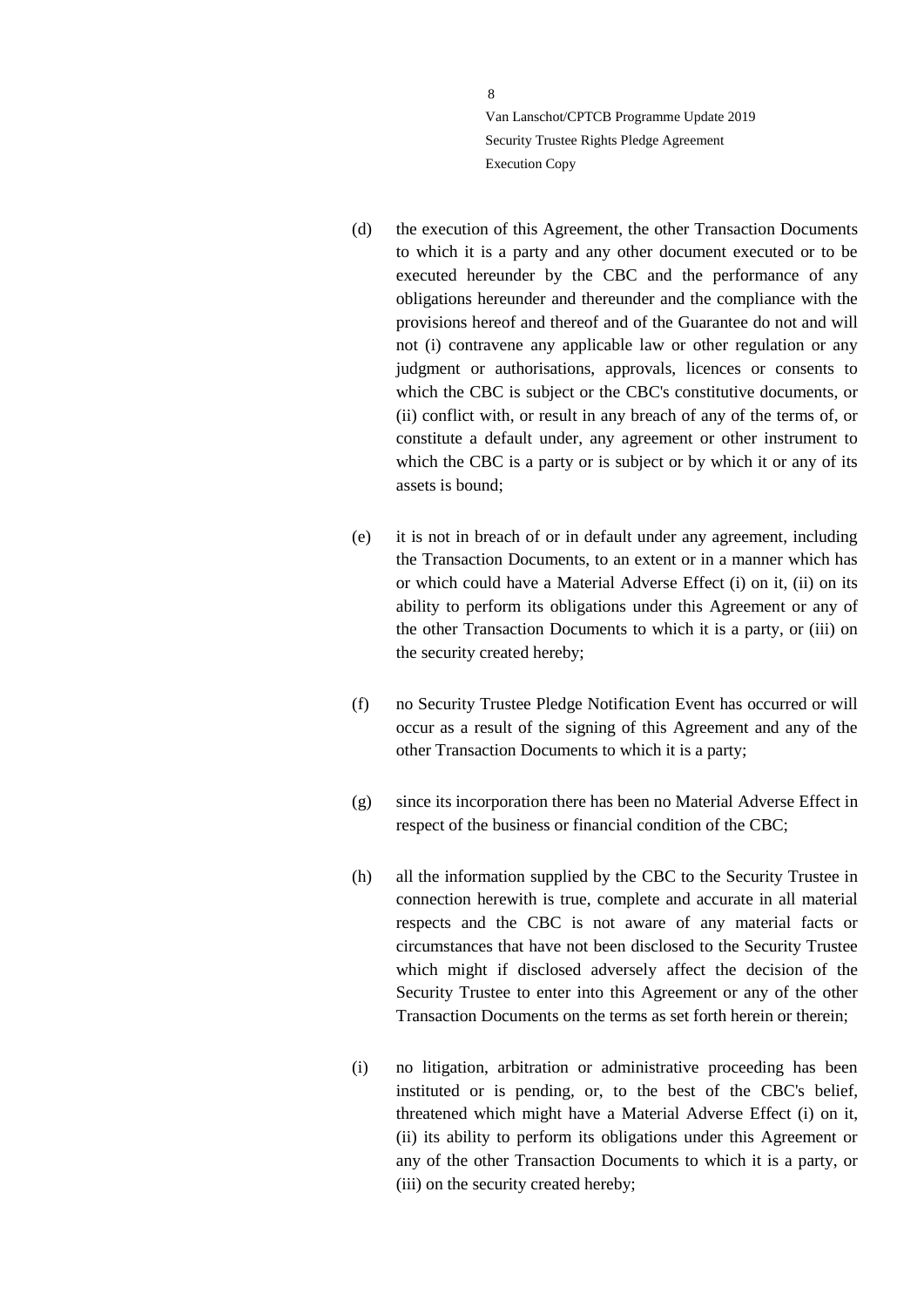- (j) it has not taken any corporate action nor have any steps been taken or legal proceedings been instituted or threatened against it for its dissolution (*ontbinding*) and liquidation (*vereffening*) or legal merger (*juridische fusie*) or legal demerger (*juridische splitsing*) involving the CBC or for the conversion (*conversie*) of the CBC into a foreign legal entity;
- (k) it is not involved in negotiations with any one or more of its creditors with a view to the general readjustment or rescheduling of its indebtedness or a general composition for the benefit of its creditors (*buitengerechtelijk akkoord*);
- (l) it has not taken any corporate action nor have any steps been taken or legal proceedings been instituted or threatened against it for its entering into a suspension of payments (*surseance van betaling*) or bankruptcy (*faillissement*) or for becoming subject to any analogous insolvency proceedings under any applicable law or for the appointment of a receiver or similar officer of it or of any or all of its assets (*bewindvoerder aangesteld*); and
- (m) it has, to the extent applicable, complied with the relevant provisions of the Wft and with the provisions of all applicable decrees, rules, regulations and statements of policy of the relevant authority or authorities in the Netherlands, issued pursuant or in connection with the Wft.
- 5.2 The CBC undertakes not to waive any accessory rights or ancillary rights attached to the Security Trustee Pledged Rights without the consent of the Security Trustee.

#### <span id="page-8-0"></span>**6 SECURITY TRUSTEE PLEDGE NOTIFICATION EVENTS**

- 6.1 The CBC shall immediately notify the Security Trustee of the occurrence of a Security Trustee Pledge Notification Event.
- 6.2 For so long as the Security Trustee has not made a written statement to the contrary, it shall refrain from exercising, from time to time, its right of pledge on the Security Trustee Pledged Rights *vis-à-vis*, the Transferor, the Servicer, the Administrator, the Paying Agent, the Asset Monitor, any Swap Counterparty, the CBC Account Bank, the Registrar and the Subordinated Loan Provider to the extent necessary to enable the

 $\mathbf Q$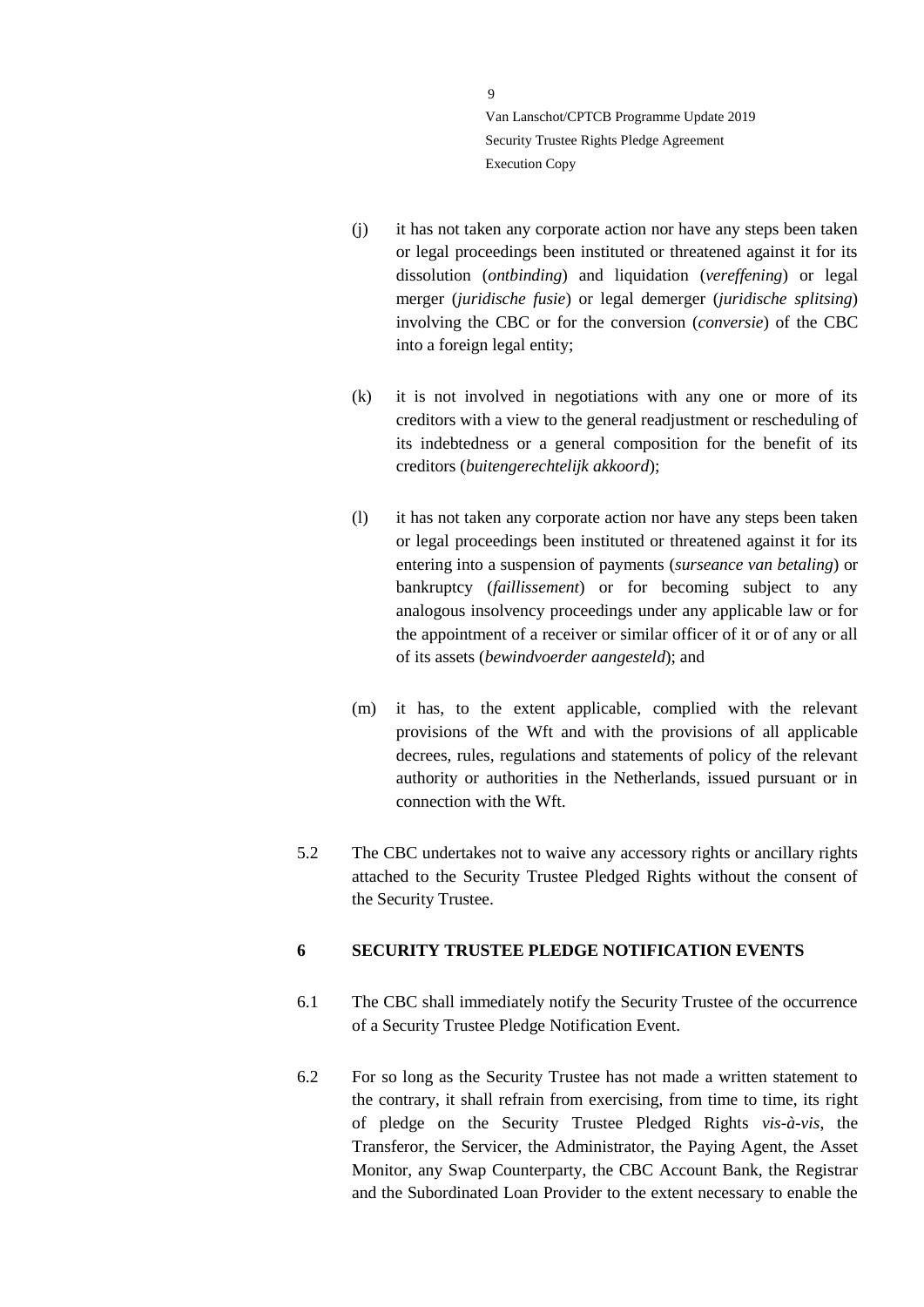Transferor, the Servicer, the Administrator, the Paying Agent, the Asset Monitor, any Swap Counterparty, the CBC Account Bank, the Registrar and the Subordinated Loan Provider, respectively, to honour the CBC's rights with respect to the Security Trustee Pledged Rights as if no right of pledge existed and the Security Trustee consents to the collection by the CBC of the Security Trustee Pledged Rights as referred to in Article 3:246(4) of the Dutch Civil Code. If a Security Trustee Pledge Notification Event occurs, the non-exercise of the right of pledge and the CBC's right to collect is withdrawn (*herroepen*), without any further action being required, and the Transferor, the Servicer, the Administrator, the Paying Agent, the Asset Monitor, any Swap Counterparty, the CBC Account Bank, the Registrar and the Subordinated Loan Provider, having knowledge of such a Security Trustee Pledge Notification Event or, after having been informed thereof, shall refrain from honouring the rights of the CBC on the ground of the right of pledge of the Security Trustee.

#### <span id="page-9-0"></span>**7 ENFORCEMENT**

If and when any amount under or in connection with any of the Security Trustee Secured Liabilities is not paid when due this will constitute a default (*verzuim*) without any notice or reminder (*ingebrekestelling*) being required and the Security Trustee will be entitled to sell all (or any part of) the Security Trustee Pledged Rights in such manner as provided in Articles 3:249, 3:250 and 3:251 of the Dutch Civil Code. The Security Trustee shall be under no obligation to inform the CBC or any other persons who have any limited property rights (*beperkte rechten*) or have levied an attachment on or against all (or any part of) the Security Trustee Pledged Rights of its intentions to sell all (or any part of) the Security Trustee Pledged Rights, nor is the Security Trustee required to make such communication when it has proceeded to sell all (or any part of) the Security Trustee Pledged Rights (as referred to in Article 3:252 of the Dutch Civil Code). The CBC hereby waives its right to request the president of the district court to order that the Security Trustee Pledged Rights should be sold in a manner which differs from Article 3:250 of the Dutch Civil Code.

### <span id="page-9-1"></span>**8 APPLICATION OF MONEYS**

All moneys received by way of enforcement (*verhaal*) by the Security Trustee of its rights under or by virtue of this Agreement shall be applied in accordance with the Trust Deed.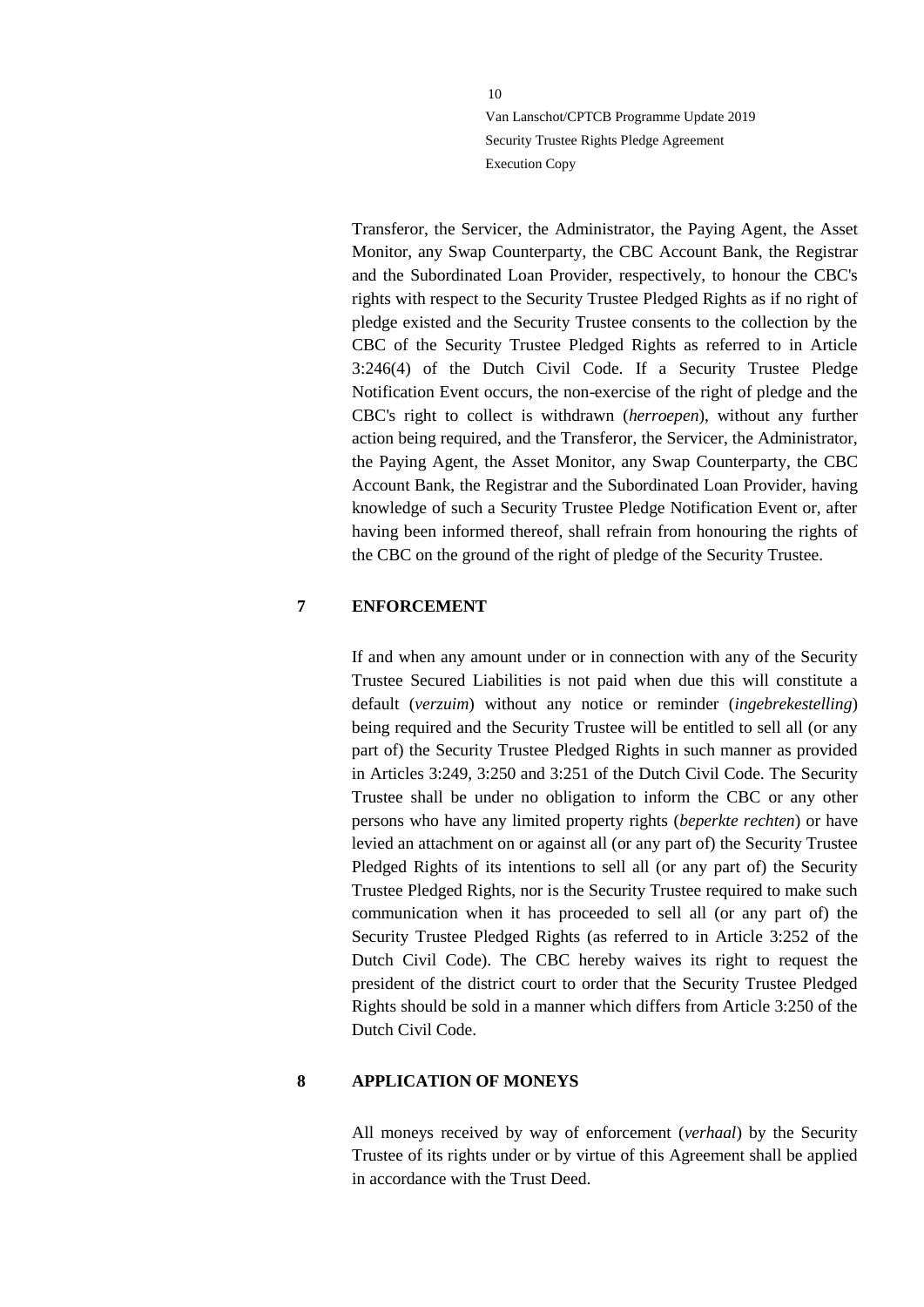### <span id="page-10-0"></span>**9 RELEASE OF PLEDGE**

- 9.1 The right of pledge created hereby will be released if, in the Security Trustee's reasonable opinion, it does no longer and will not in the future have any further claims (whether actual or contingent) against the CBC arising out of or in connection with any Security Trustee Secured Liabilities. The Security Trustee will not be obliged to release the right of pledge created hereby in any other circumstances.
- 9.2 The release of the right of pledge as referred to above may be effected by the Security Trustee, to the extent not effected by operation of law, by means of termination (*opzegging*) or waiver (*afstand*), in whole or in part, as the Security Trustee may determine.

#### <span id="page-10-1"></span>**10 EVIDENCE CONCLUSIVE**

An extract from the Security Trustee's records signed by any duly authorised officer of the Security Trustee shall, in the absence of any manifest error, be conclusive for the purpose of this Agreement and shall constitute prima facie evidence in any legal action or proceedings arising out of or in connection with this Agreement.

#### <span id="page-10-2"></span>**11 FURTHER ASSURANCES**

The CBC shall, at its own cost, promptly execute and do all such assurances, documents, acts and things in such form as the Security Trustee may from time to time reasonably require:

- (a) for perfecting, preserving or protecting the security created hereunder or the priority thereof; and
- (b) for facilitating the collection, recovery and enforcement of the Security Trustee Pledged Rights or the exercise of any rights vested in the Security Trustee.

#### <span id="page-10-3"></span>**12 POWER OF ATTORNEY**

<span id="page-10-4"></span>12.1 The CBC hereby appoints, irrevocably, the Security Trustee and every delegate of the Security Trustee severally to be the attorney of the CBC (with full powers of substitution and delegation), on its behalf and in its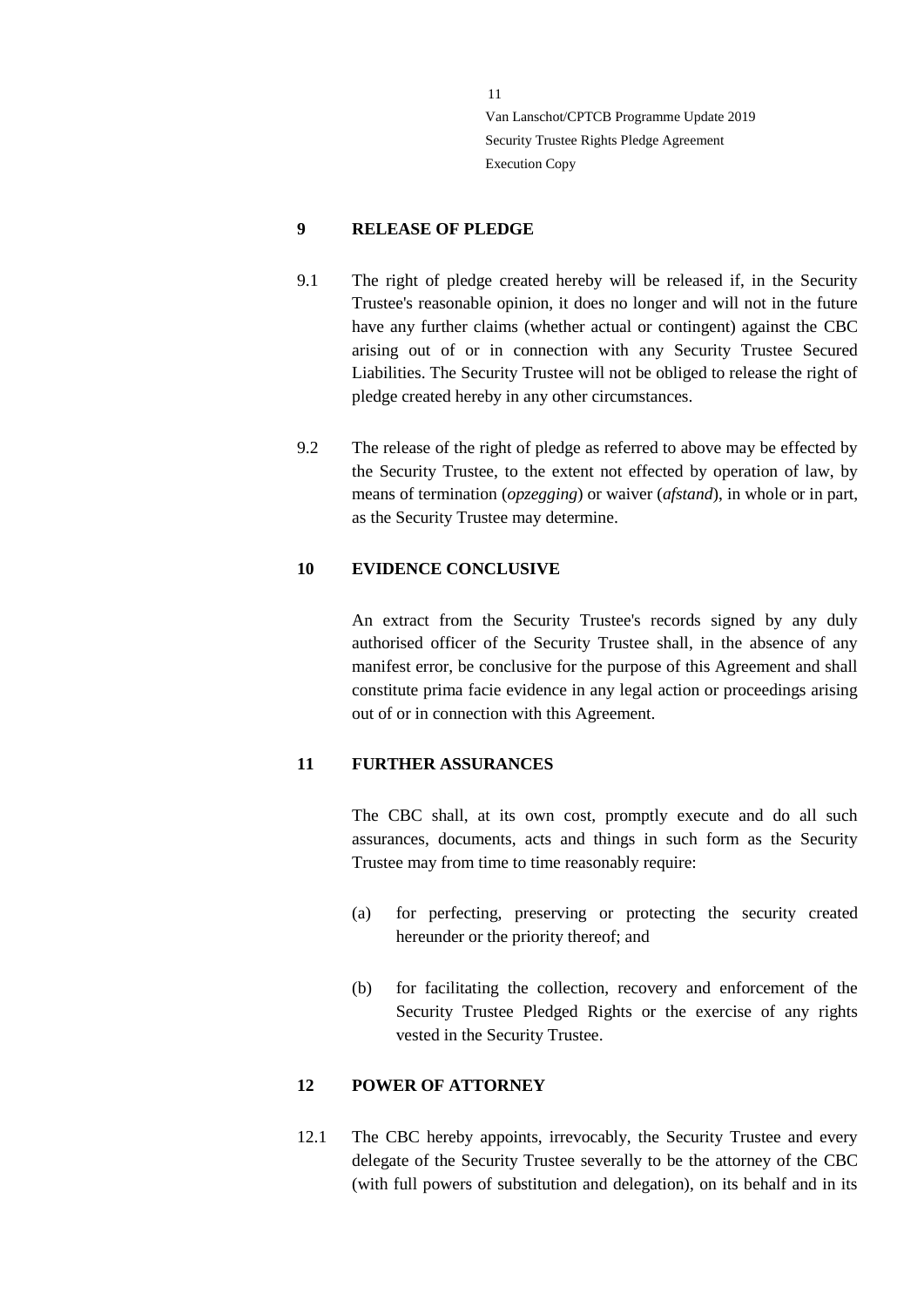name or otherwise, at such time and in such manner as the attorney may deem fit:

- (a) to do anything which the CBC is obliged to do (but has not done) under this Agreement including, but without limitation, to complete and execute any document to perfect any right of pledge on any of the Security Trustee Pledged Rights hereunder; and
- (b) generally to exercise all or any of the rights conferred on the Security Trustee in relation to the Security Trustee Pledged Rights or under or in connection with this Agreement.
- 12.2 The CBC undertakes to ratify and confirm whatever any attorney shall do or purport to do in the exercise or purported exercise of the power of attorney in Clause [12.1](#page-10-4) hereof.

#### <span id="page-11-0"></span>**13 NO DISSOLUTION, NO NULLIFICATION**

To the extent permitted by law, the parties hereby waive their rights pursuant to Articles 6:265 to 6:272 inclusive of the Dutch Civil Code to dissolve (*ontbinden*), or demand in legal proceedings the dissolution (*ontbinding*) of this Agreement. Furthermore, to the extent permitted by law, the parties hereby waive their rights under Article 6:228 of the Dutch Civil Code to nullify (*vernietigen*), or demand in legal proceedings the nullification (*vernietigen*) of, this Agreement on the ground of error (*dwaling*).

#### <span id="page-11-1"></span>**14 GOVERNING LAW AND JURISDICTION**

- 14.1 This Agreement, including Clause [14.2,](#page-11-2) and any non-contractual obligations arising out of or in connection with this Agreement shall be governed by and construed in accordance with the laws of the Netherlands.
- <span id="page-11-2"></span>14.2 Any disputes arising out of or in connection with this Agreement including, without limitation, disputes relating to any non-contractual obligations arising out of or in connection with this Agreement shall be submitted to the exclusive jurisdiction of the competent court in Amsterdam, the Netherlands.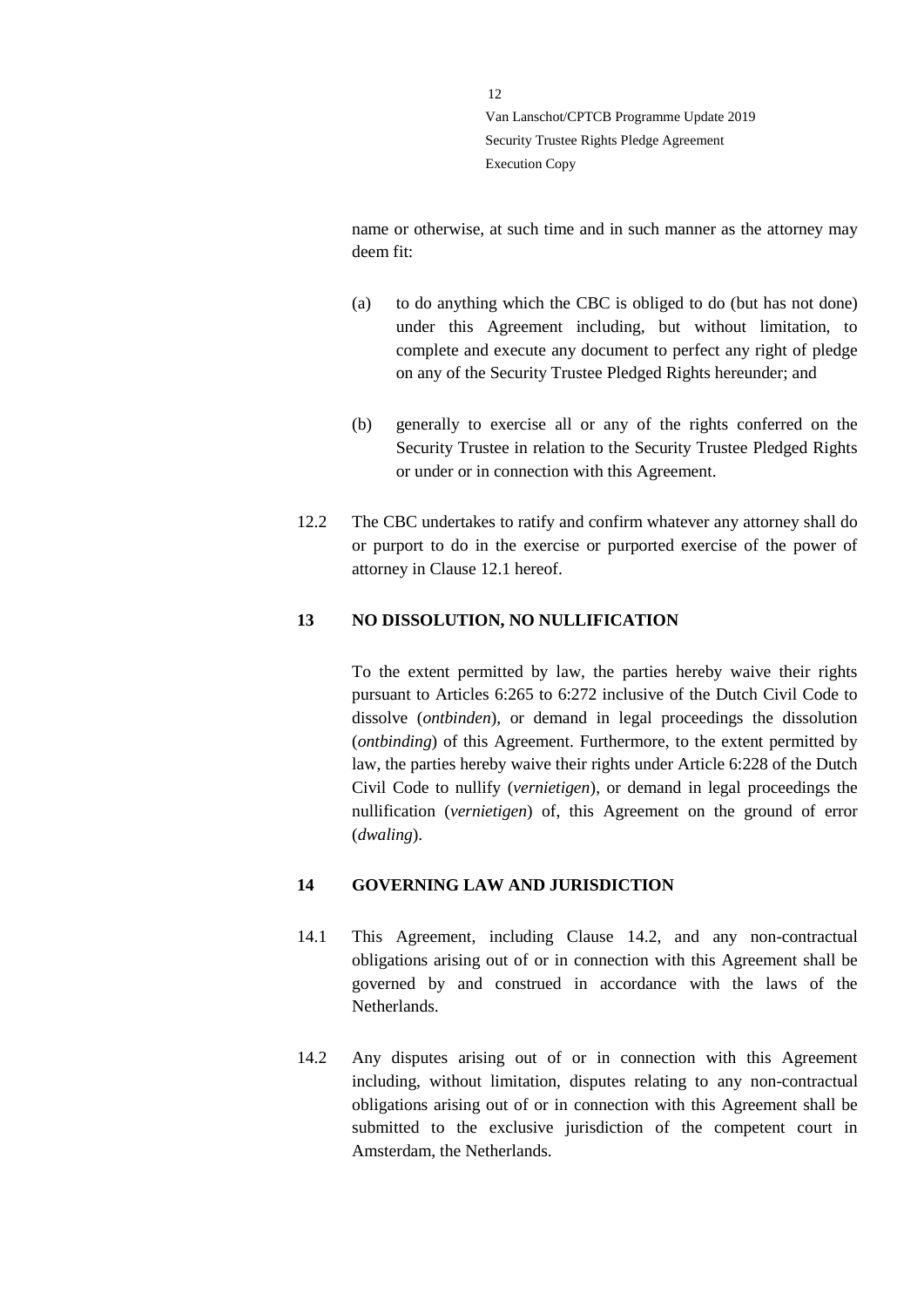**THIS AGREEMENT HAS BEEN LASTLY AMENDED AND RESTATED BY THE PARTIES HERETO PURSUANT TO THE DEED OF AMENDMENT DATED 15 JULY 2019 AND WHICH DEED OF AMENDMENT HAS BEEN SIGNED BY THE PARTIES HERETO.**

**VAN LANSCHOT N.V.**

**VAN LANSCHOT CONDITIONAL PASS-THROUGH COVERED BOND COMPANY B.V.**

**STICHTING SECURITY TRUSTEE VAN LANSCHOT CONDITIONAL PASS-THROUGH COVERED BOND COMPANY**

**INTERTRUST ADMINISTRATIVE SERVICES B.V.**

**SOCIÉTÉ GÉNÉRALE S.A., AGENCE AMSTERDAM**

**PRICEWATERHOUSECOOPERS ACCOUNTANTS N.V.**

**CITIBANK N.A., LONDON BRANCH**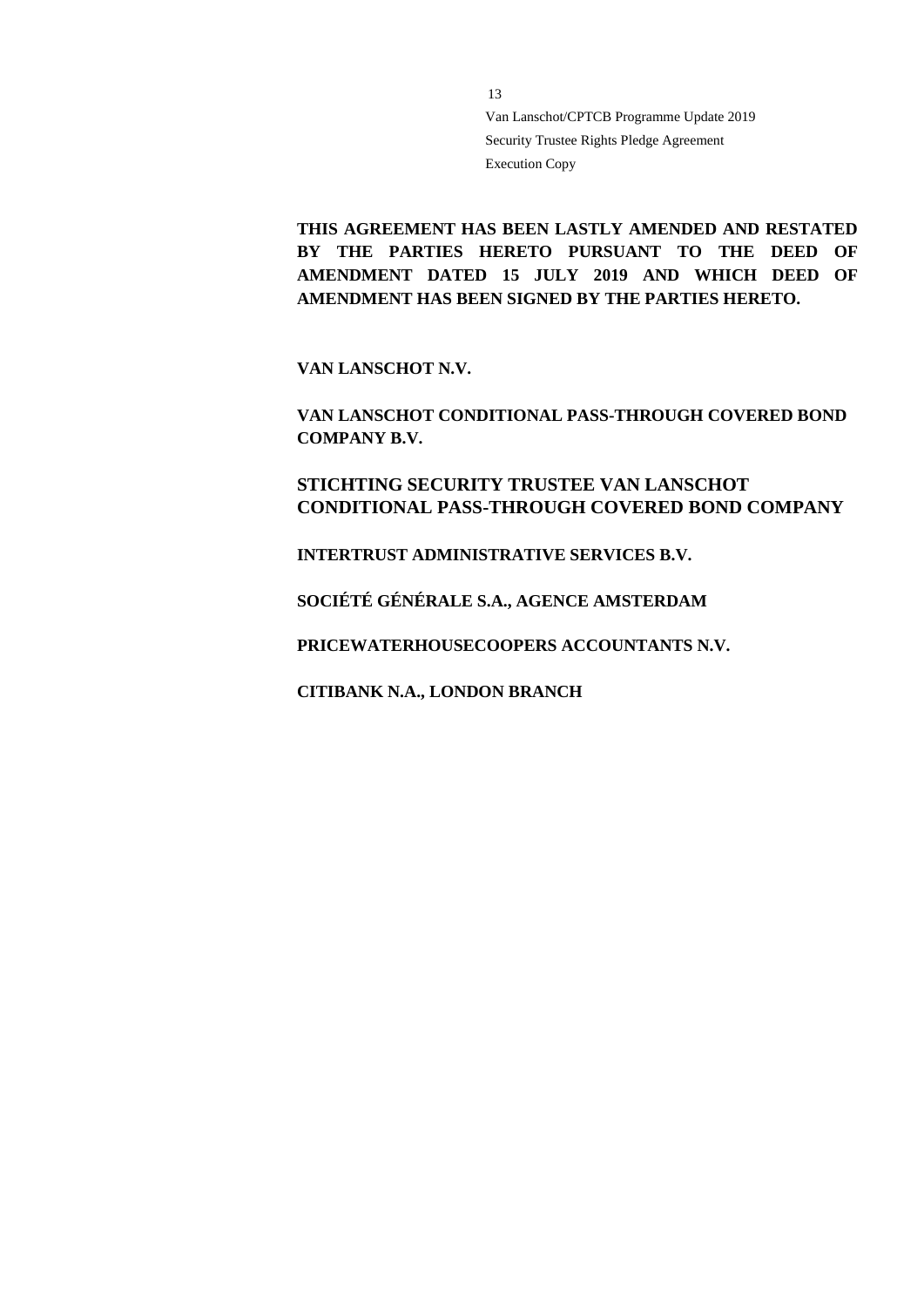**SCHEDULE**

# **FORM OF SUPPLEMENTAL DEED OF PLEDGE** Dated [...]

between

# **VAN LANSCHOT CONDITIONAL PASS-THROUGH COVERED BOND COMPANY B.V.**

as CBC

# and **STICHTING SECURITY TRUSTEE VAN LANSCHOT CONDITIONAL PASS-THROUGH COVERED BOND COMPANY**

as Security Trustee

and

**[[New Transferor]** as New Transferor]

and

# **[[Swap Counterparty]**

as Swap Counterparty]

and

**[[CBC Account Bank]]** as CBC Account Bank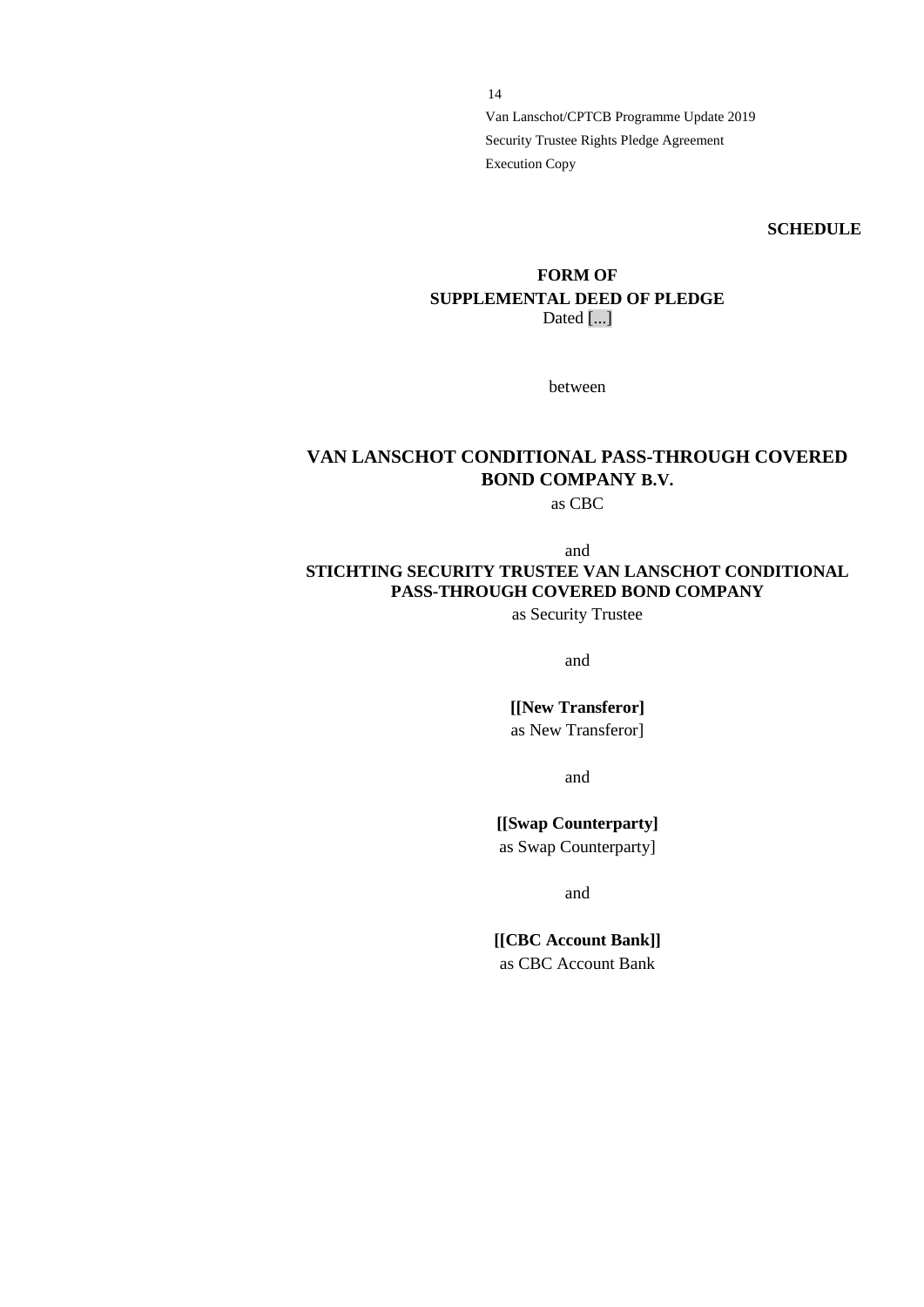**THIS DEED** is dated [...] and made between:

- 1. **VAN LANSCHOT CONDITIONAL PASS-THROUGH COVERED BOND COMPANY B.V.**, a private company with limited liability (*besloten vennootschap met beperkte aansprakelijkheid*) organised under the laws of the Netherlands, and established in Amsterdam, the Netherlands;
- 2. **STICHTING SECURITY TRUSTEE VAN LANSCHOT CONDITIONAL PASS-THROUGH COVERED BOND COMPANY**, a foundation (*stichting*) organised under the laws of the Netherlands, and established in Amsterdam, the Netherlands; and
- 3. **[New Transferor]/[Swap Counterparty]/[CBC Account Bank]**.

# **WHEREAS:**

- (A) Pursuant to the Guarantee Support Agreement, the Transferor or Transferors will assign to the CBC the Relevant Mortgage Receivables and the Beneficiary Rights relating thereto.
- (B) In connection with the acceptance of the assignment of the Mortgage Receivables and the Beneficiary Rights relating thereto by the CBC, the CBC has issued the Guarantee and entered into agreements with the Secured Parties, other than the Covered Bondholders.
- (C) Pursuant to the Parallel Debt Agreement, the CBC has irrevocably and unconditionally undertaken to pay to the Security Trustee the Parallel Debt.
- (D) As security for the Security Trustee Secured Liabilities the CBC has pledged the Security Trustee Pledged Rights to the Security Trustee.
- (E) The CBC has undertaken to pledge the [GSA Rights / Swap Rights / CBC Account Rights] as security for the Security Trustee Secured Liabilities each time a [New Transferor has acceded to the Programme][Swap Agreement is entered into][new CBC Transaction Account is opened other than a swap collateral account].
- (F) The CBC has agreed to grant such security to the Security Trustee as set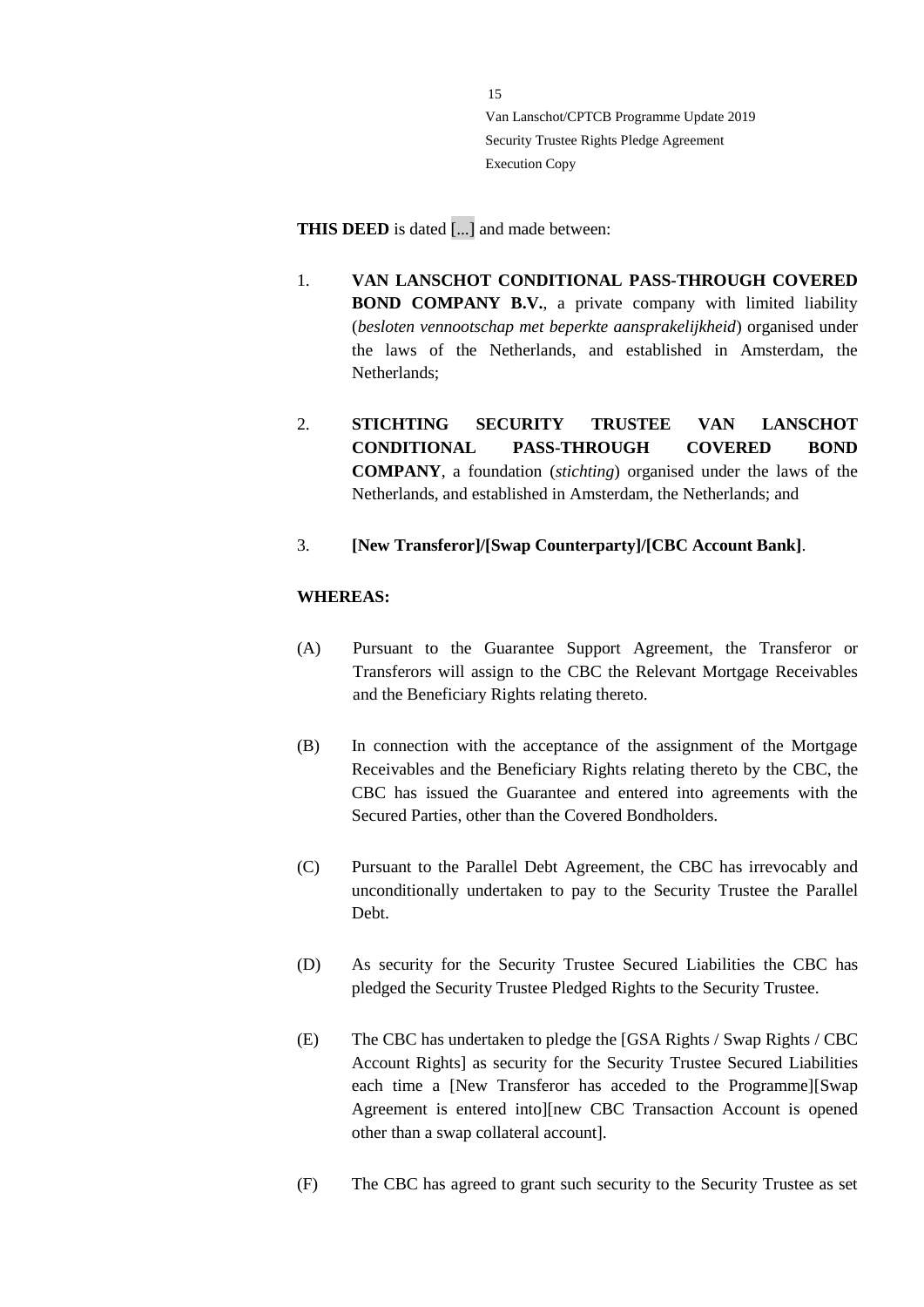forth herein, and the Security Trustee has agreed to accept such security.

#### **IT IS AGREED** as follows:

#### **1. INTERPRETATION**

- 1.1 In this Deed (including its recitals), except so far as the context otherwise requires, words, expressions and capitalised terms used herein and not otherwise defined or construed herein shall have the same meanings defined or construed in the master definitions agreement dated 2 March 2015 and signed by, amongst others, the parties to this Deed, as the same may be amended, restated, supplemented or otherwise modified from time to time (the "**Master Definitions Agreement**"). The rules of usage and interpretation as set forth in the Master Definitions Agreement and all other agreements and understandings between the parties hereto contained therein shall apply to this Deed, unless otherwise provided herein.
- 1.2 The expression "**Deed**" shall herein mean this Supplemental Deed of Pledge.
- 1.3 This Deed expresses and describes Dutch legal concepts in English and not in their original Dutch terms. Consequently, this Deed is concluded on the express condition that all words, terms and expressions used herein shall be construed and interpreted in accordance with the laws of the Netherlands.

#### **2. PLEDGE**

In accordance with and subject to the Security Trustee Rights Pledge Agreement, the CBC hereby, as security for the due and punctual payment of the Security Trustee Secured Liabilities, agrees to pledge and pledges or, as the case may be, pledges in advance (*bij voorbaat*) the [GSA Rights in respect of the New Transferor / Swap Rights in respect of the Swap Counterparty / CBC Account Rights in respect of the CBC Account Bank] to the Security Trustee, which right of pledge the Security Trustee hereby agrees to accept and hereby accepts. To the extent required to execute and deliver a valid right of pledge on the [GSA Rights / Swap Rights / CBC Account Rights], the right of pledge thereon will be established each time the [GSA Rights / Swap Rights / CBC Account Rights] come into existence.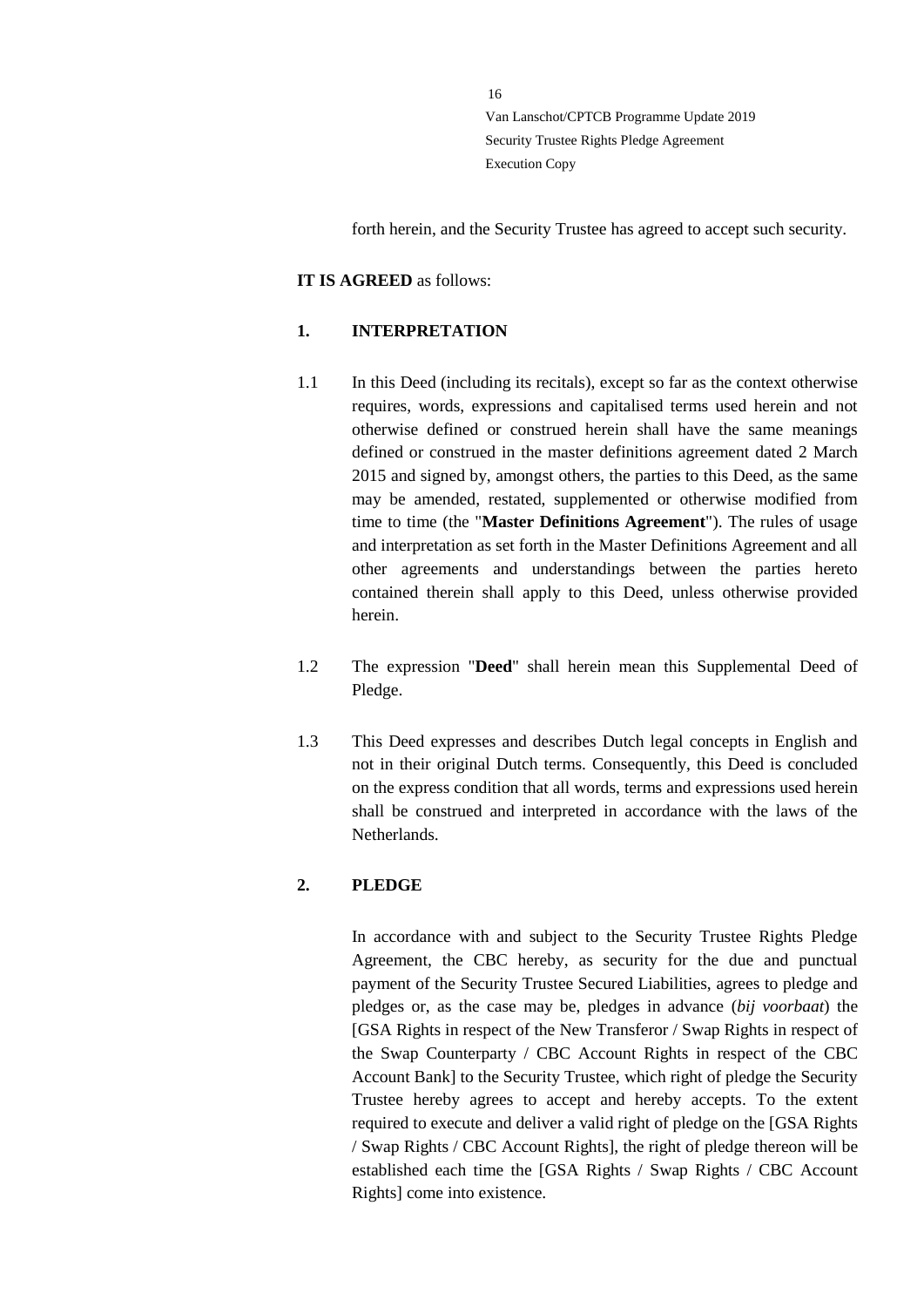#### **3. NOTIFICATION**

The creation of the right of pledge on the [GSA Rights / Swap Rights / CBC Account Rights] shall be effected by notification to the [New Transferor / Swap Counterparty / CBC Account Bank] and is hereby notified. By signing this Deed each of the CBC and the [New Transferor / Swap Counterparty / CBC Account Bank] confirms that notification of this Deed and the pledge of the [GSA Rights / Swap Rights / CBC Account Rights] has been made in accordance with Article 3:236 paragraph 2 of the Dutch Civil Code.

# **4. APPLICABILITY PROVISIONS OF SECURITY TRUSTEE RIGHTS PLEDGE AGREEMENT**

The provisions of the Security Trustee Rights Pledge Agreement entered into by, *inter alia*, the CBC and the Security Trustee are incorporated by reference into this Deed and to the pledge set out herein and the parties to this Deed are bound to the terms and conditions of the Security Trustee Rights Pledge Agreement as if they were a party to it including, but not limited to, (i) that the CBC on the date of this Deed represents and warrants to the Security Trustee the matters as set out in Clause 4 of the Security Trustee Rights Pledge Agreement in respect of the rights pledged herein and Clause 5 of the Security Trustee Rights Pledge Agreement, and (ii) that the non-exercise set out in Clause 6.2 of the Security Trustee Rights Pledge Agreement shall be applicable to the rights pledged herein.